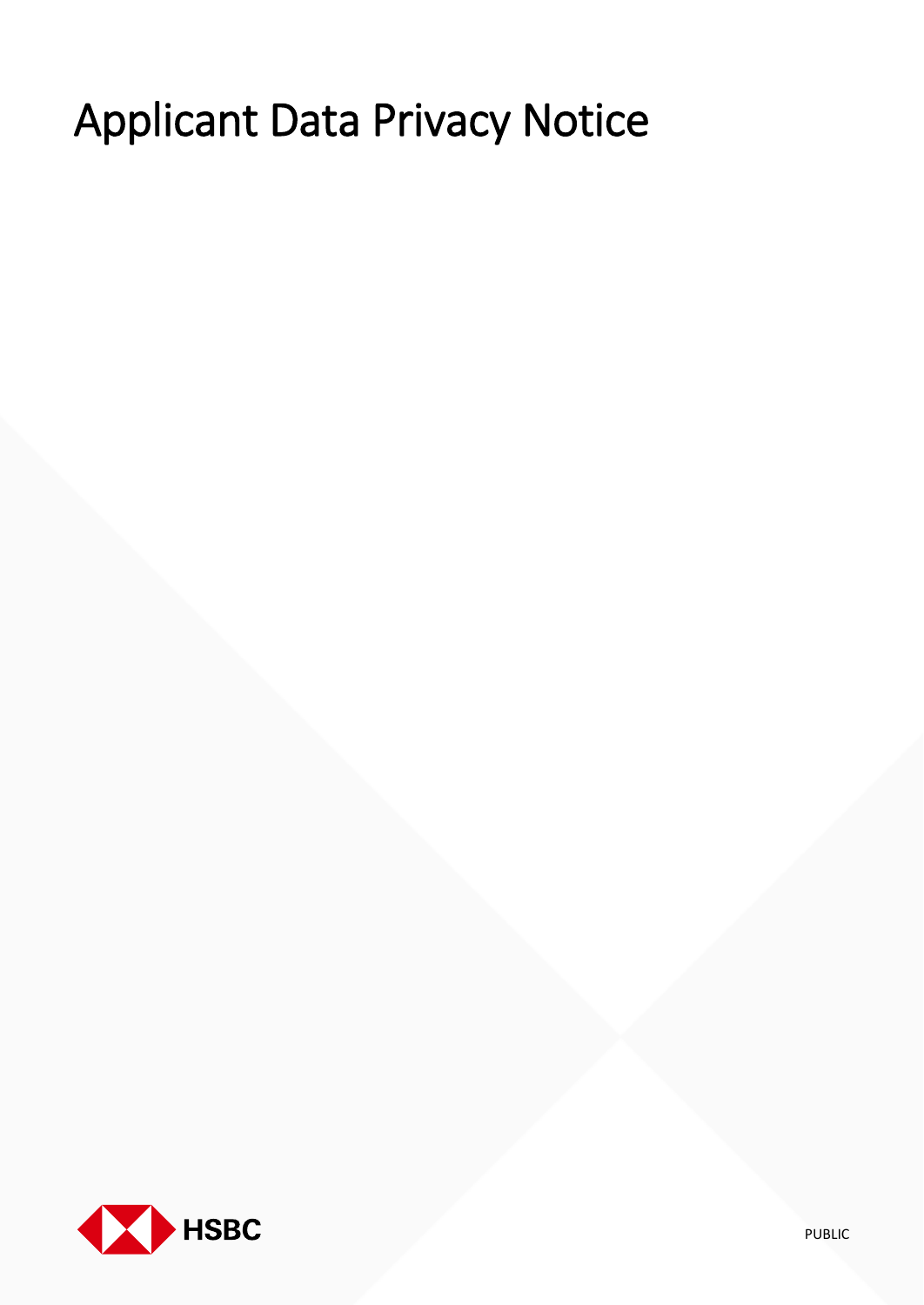

# **Applicant Privacy Notice**

## **Before we begin**

This notice (Privacy Notice) applies to personal information relating to your application for employment with HSBC Group held by members of the HSBC Group as data controllers, as described below. It explains what information we collect about you, how we'll use that information, who we'll share it with, the circumstances when we'll share it and what steps we'll take to make sure it stays private and secure. This Privacy Notice covers all aspects of your interaction with any of HSBC Continental Europe, Luxembourg, HSBC Private Bank (Luxembourg) SA, HSBC Investment Funds (Luxembourg) SA or HSBC Securities Services (Luxembourg) S.A. in your capacity as an applicant, including recruitment and pre-employment screening and we may update this notice at any time.

Some of the links on our websites lead to other HSBC or non-HSBC websites with their own privacy notices, which may be different to this notice. You'll need to make sure you're happy with their privacy notices when using those other sites.

Wherever we've said 'you' or 'your', this means you or any authorised person who engages with us on your behalf (e.g. recruitment agencies you have authorised to liaise with us on your behalf).

When we say 'we', we mean HSBC Continental Europe, Luxembourg, HSBC Private Bank (Luxembourg) SA, HSBC Investment Funds (Luxembourg) SA or HSBC Securities Services (Luxembourg) S.A. which act as a data controller in respect of your personal data in your applicant capacity. Unless otherwise stated below, the data controller for the purposes of this notice will be the HSBC Group company that you have applied for employment with.

If you'd like to get in touch with us, you can also find contact details set out in the 'More details about your information section below.

#### **What information we collect**

We'll only collect your information in line with relevant regulations and law. We may collect it from a range of sources and it may relate to any of the roles you apply for, the role you currently hold or have held in the past, both within and outside of the HSBC Group. We may also collect information about you when you interact with us, e.g. call us, visit our websites or mobile channels, or use services we make available to you in your applicant capacity (e.g. online tests) or even when you are captured by our CCTV system (closed circuit television in and around our sites).

Some of it will come directly from you, e.g. when you provide ID to verify your identity or right to work. It can also come from your previous employers, other HSBC companies, or other sources you've asked us to obtain information from. We might also get some of it from publicly available sources. However, we will not contact you without your permission. The information we collect may include:

#### **Information that you provide to us, e.g.:**

- Personal details, e.g. name, previous names, gender, date and place of birth, employment history;
- Contact details, e.g. address, email address, landline and mobile numbers;
- Information concerning your identity e.g. photo ID, passport information, National Insurance number, National ID card, birth number (or equivalent) and nationality;
- Information concerning any qualifications you hold e.g., university education, professional certifications;
- Health data including medical condition, health and sickness records or confirmation if you are able to perform a given position (as applicable), information about any disabilities you might have;
- Market research, and information and opinions expressed when participating in applicant surveys;
- Other information about you that you give us by filling in forms or by communicating with us (e.g. interviews or assessments), whether face-to-face, by phone, email, online, or otherwise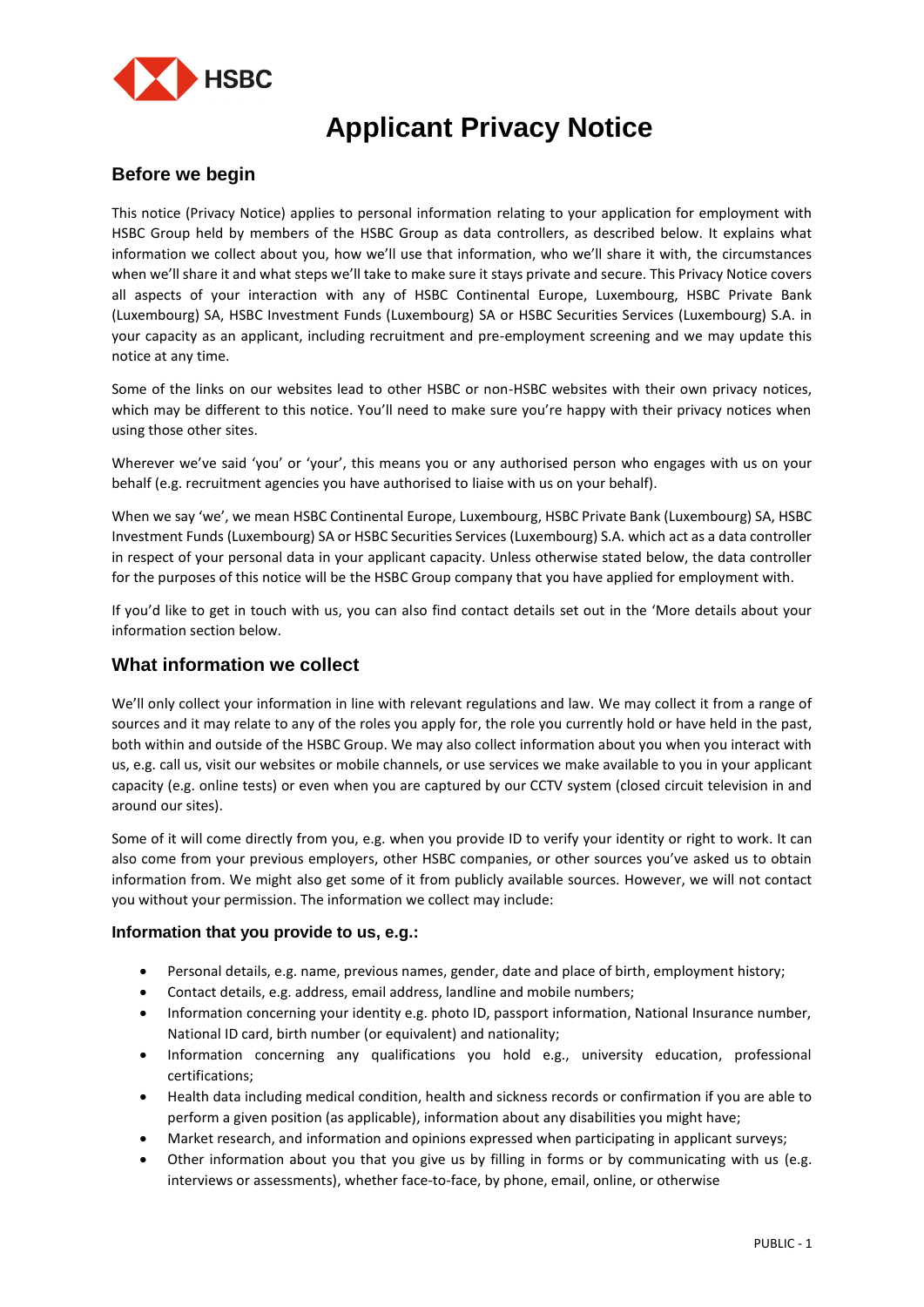

#### **Information we collect or generate about you, e.g.:**

- Information we use to identify and authenticate you, e.g. your signature, or additional information that we receive from external sources that we need for compliance purposes;
- Geographic information, e.g. about which HSBC offices you visit;
- Cookies and similar technologies we use to recognise you, remember your preferences and tailor the content we provide to you – our cookie policy contains more details about how we use cookies and can be found at [http://www.hsbc.lu/en-gb/cookie-policy.](http://www.hsbc.lu/en-gb/cookie-policy);
- Investigations data, e.g. due diligence checks, fraud, sanctions and anti-money laundering checks, external intelligence reports, content and metadata related to relevant exchanges of information between and among individuals, organisations, including emails, voicemail, live chat;
- Complaints information;
- Application data including information about your individual performance in assessments or online tests;
- Records of correspondence and other communications between us, including email, live chat, instant messages and social media communications;
- Information that we need to support our regulatory obligations, e.g. information about transaction details, detection of any suspicious and unusual activity and information about parties connected to you or these activities (e.g., politically exposed person and sanction checks).

#### **Information we collect from other sources, e.g.:**

• Information you've asked us to collect for you or we collect as part of our vetting process, e.g. work references from previous employers.

#### **How we'll use your information**

We'll only use your information where we have your consent or we have another lawful reason for using it. These reasons include where we:

- Need to pursue our legitimate interests (e.g., to assess your suitability for the role you are applying for);
- Need to process the information to comply with a legal obligation;
- Believe the use of your information as described is in the public interest (e.g. for the purpose of preventing or detecting crime or for equal opportunity monitoring and or reporting purposes).

The reasons we use your information include:

- To administer your applicant relationship with us e.g. schedule interviews, communicate decisions etc.;
- To carry out your instructions, e.g. send you details of online tests or assessments;
- To manage our relationship with you, including (unless you tell us otherwise) telling you about other roles and services we think may be relevant for you;
- To prevent or detect crime including fraud and financial crime, e.g. financing for terrorism and human trafficking;
- For security, staff vetting, and business continuity;
- For risk management; (See Appendix 1 for more information)
- To conduct applicant surveys and data analytics, to better understand our workforce and assist us with succession planning;
- To protect our legal rights and comply with our legal obligations;
- For service, system or product development and planning, insurance, audit and administrative purposes
- For the purpose of converting an applicant to an employee.

Further details of how we'll use your information can be found in Appendix 2 below.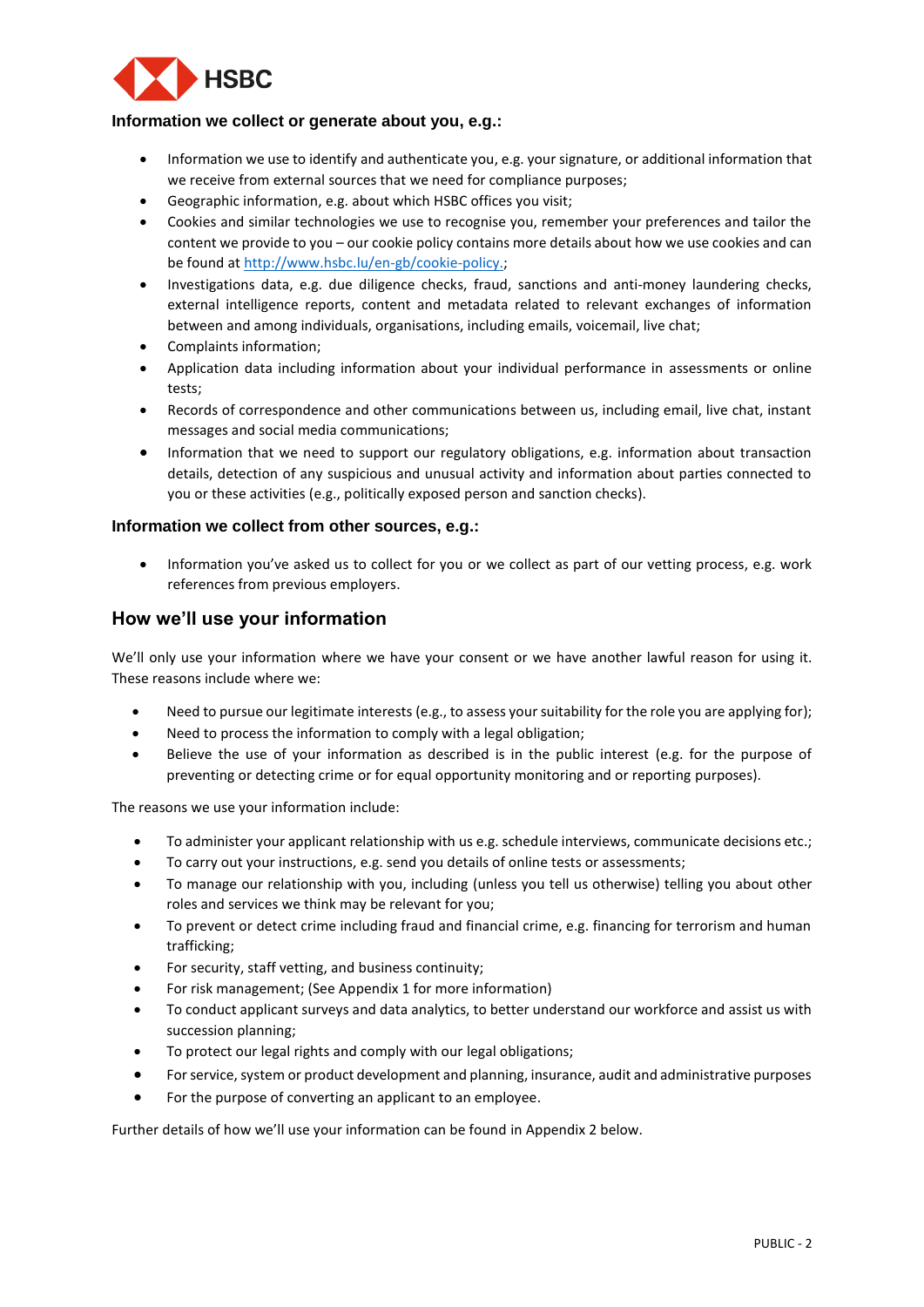

#### **How we make decisions about you**

We may use automated systems to help us make decisions about the outcome of your application. We may use technology that helps us identify the level of risk involved in your work for us e.g. for fraud or financial crime reasons, or to identify market misconduct through analysis of irregular trades.

You may have a right to certain information about how we make these decisions. You may also have a right to request human intervention and to challenge the decision. More details can be found in the 'Your rights' section below.

#### **Tracking or recording what you say or do**

We may record details of your interactions with us. We may record and keep track of conversations you have with us including phone calls, face-to-face meetings, letters, emails, live chats, video chats and any other kinds of communication. We may use these recordings to check your instructions to us, assess, analyse and improve our service, train our people, manage risk or to prevent and detect fraud and other crimes. We may also use these recordings to make decisions on the outcome of your application. We may capture additional information about these interactions, e.g. telephone numbers that you call us from and information about the devices or software that you use. We use closed circuit television (CCTV) in and around our sites and these may collect photos or videos of you, or record your voice.

### **Vetting**

We or a business partner (e.g. Hire Right) will request, collect and process your personal data as part of our vetting procedures. This will be in order to confirm your identity, employment history and relevant qualifications with respect to a role, to comply with the law and for our legitimate interests to be able to assess and manage our risk.

We collect personal data for vetting through the application and recruitment process directly from candidates by teams within HSBC (either based in our offshore Global Service Centres or onshore Security Risk Teams and/or HR Teams). We may carry out some vetting checks (such as searching fraud prevention databases) throughout your employment with HSBC. Global vendors or other carefully selected local third parties in country may also collect personal data for vetting purposes for us.

We will typically collect, store, and use the following categories of personal information about you:

- Personal contact details such as name (all legal and alias, current and previous names), title, addresses, telephone numbers, and personal email addresses;
- Data on family members and or dependents;
- Date of birth and gender;
- National insurance number or equivalent tax identification number;
- Location of employment or workplace;
- Recruitment information (including copies of right to work documentation, references and other information included in a cv or cover letter or as part of the application process);
- Information concerning any qualifications you hold e.g., university education, professional certifications;
- Employment records (including job titles, work history, working hours, training records and professional memberships).

Vetting checks that we may perform include:

- A right to work check;
- Verification of identity;
- A credit check declaration;
- A conduct check, which may include a criminal check (we will only conduct criminal checks where legally permitted or required);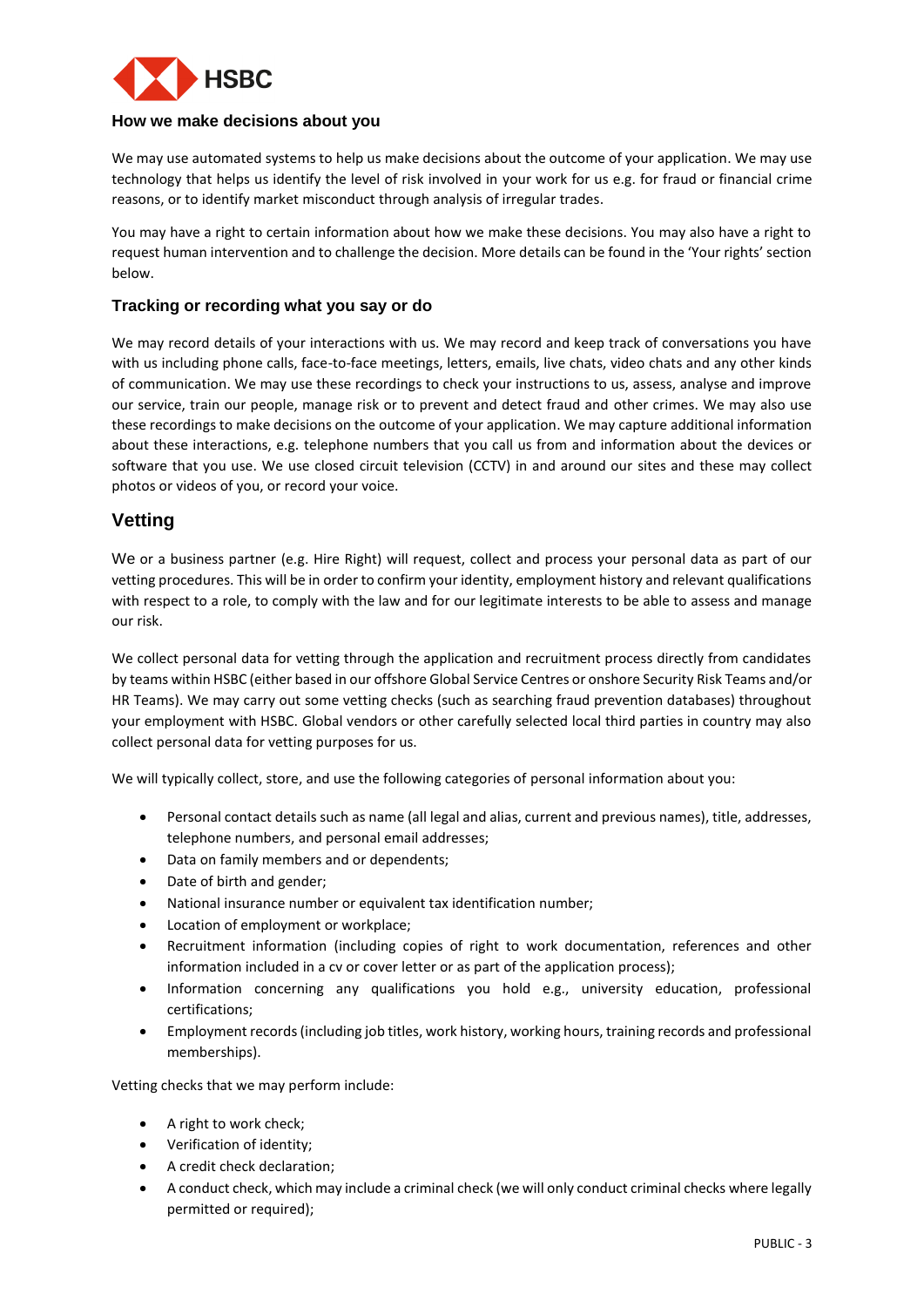

- A conflicts of interest check in relation to the employment of relatives, any former employment with an external auditor and any external directorships held;
- A search of internal HSBC watch lists and external watch lists or database files provided by third parties, indicating no involvement in activities such as fraud, financial crime, money laundering or breach of sanctions;
- A media research check indicating no involvement in activities such as fraud, financial crime, money laundering, breach of sanctions, terrorism.

We will only use your personal information for the purposes for which we collected it, in conjunction with GDPR, unless we reasonably consider that we need to use it for another reason and that reason is compatible with the original purpose. If we need to use your personal information for an unrelated purpose, we will notify you and we will explain the legal basis which allows us to do so.

Please note also that we may process your personal information without your knowledge or consent, where this is required or permitted by law.

# **Enhanced Vetting**

We may conduct enhanced vetting for specific high risk posts within HSBC. We will conduct enhanced vetting during recruitment, and periodically throughout your employment, in line with HSBC's vetting policy. If your role is identified as an enhanced vetting role, you will be required to pass a number of checks to the satisfaction of HSBC before or shortly after commencing the role. During the recruitment process, we will make you aware of any relevant specific vetting requirements for the role you are applying for.

#### **Criminal Convictions**

We may request information about criminal convictions if it is appropriate (i.e., for regulated roles) and where we are legally able to do so. We may also collect information about criminal convictions to meet our legal obligations in connection with your employment. We may collect information about criminal convictions in any country where you have resided for a period of 6 months or more within the last five years.

We have in place an appropriate policy and safeguards which we are required by law to maintain when processing such data.

#### **Compliance with laws and regulatory compliance obligations**

We'll use your information to meet our compliance obligations, to comply with other laws and regulations and to share with regulators and other authorities that HSBC Group companies are subject to. This may include using it to help detect or prevent crime (including terrorism financing, money laundering and other financial crimes). We'll only do this on the basis that it's needed to comply with a legal obligation or it's in our legitimate interests and that of others.

#### **Who we might share your information with**

We may share your information with others where lawful to do so including where we or they:

- Have a public or legal duty to do so, e.g. to assist with detecting and preventing fraud, tax evasion and financial crime;
- Need to in connection with regulatory, reporting, litigation or asserting or defending legal rights and interests;
- Have a legitimate business reason for doing so, e.g. to manage risk, verify your identity or assess your suitability for roles;
- Have asked you for your permission to share it, and you've agreed.

We may share your information for these purposes with others including: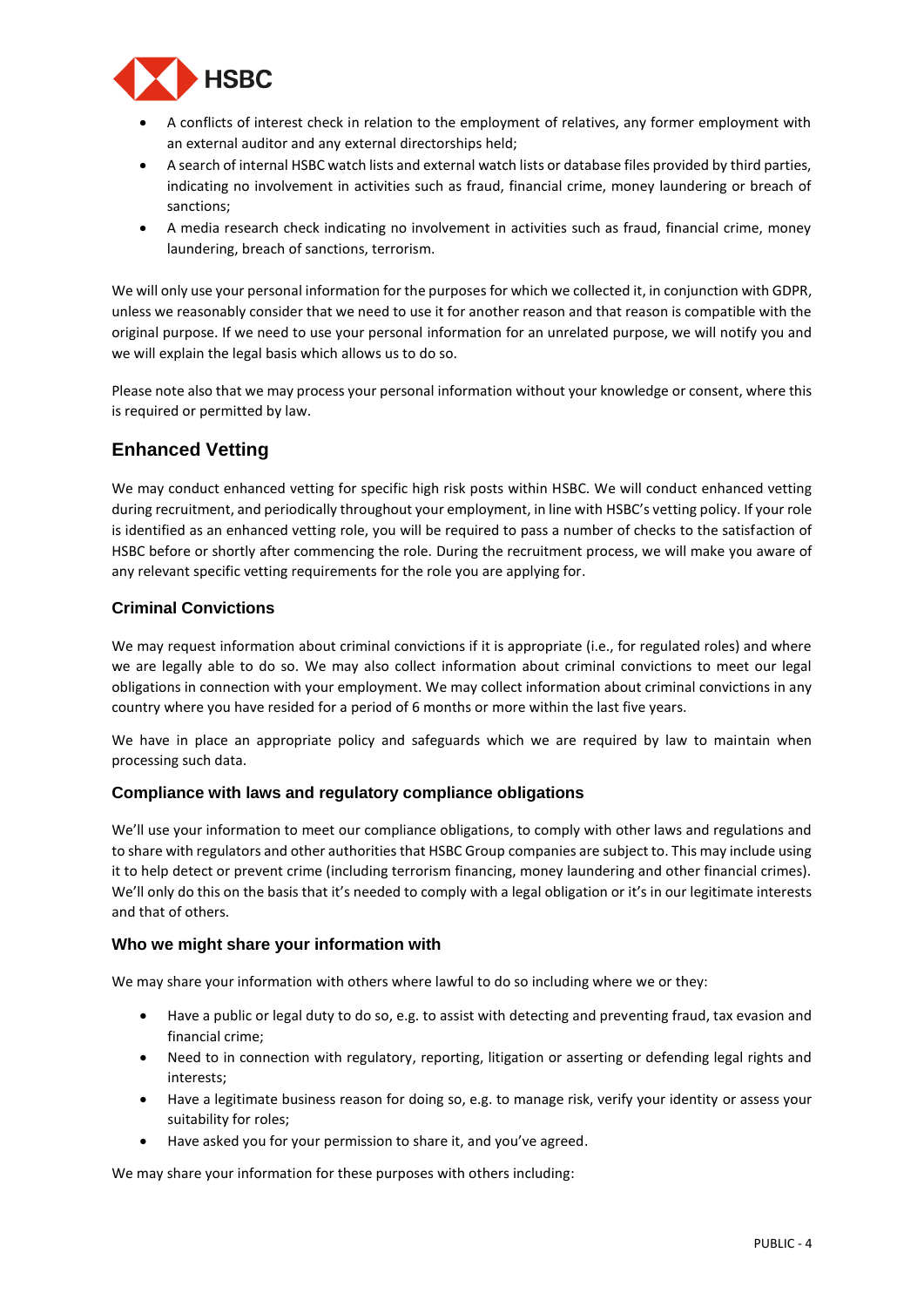

- Other HSBC group companies and any sub-contractors, agents or service providers who work for us or provide services to us or other HSBC Group companies (including their employees, sub-contractors, service providers, directors and officers);
- Your beneficiaries or intermediaries,
- Tax authorities, trade associations, credit reference agencies;
- Any people or companies where required in connection with potential or actual corporate restructuring, merger, acquisition or takeover, including any transfer or potential transfer of any of our rights or duties under our agreement with you;
- Law enforcement, government, courts, dispute resolution bodies, our regulators, auditors and any party appointed or requested by our regulators to carry out investigations or audits of our activities;
- Other parties involved in any disputes, grievances and investigations;
- Fraud prevention agencies who'll also use it to detect and prevent fraud and other financial crime and to verify your identity;
- Anybody else that we've been instructed to share your information with by you.
- Any client who have requested information about you (such as your skills and qualifications) for the purpose of using our products or services and/or for the purpose of us providing our products or services to such client.

#### **Sharing aggregated or anonymised information**

We may share aggregated or anonymised information within and outside of the HSBC Group with partners such as research groups, universities or advertisers. You won't be able to be identified from this information, e.g. we may share information about general employment trends to assist in research.

#### **How long we'll keep your information**

We keep your information in line with our data retention policy. For example, we'll normally keep your core application data for a period of seven years from the end of our relationship with you or as per the group or applicable local data retention schedule. This enables us to comply with legal and regulatory requirements or use it where we need to for our legitimate purposes such as dealing with any disputes or concerns that may arise. If your application for a job with HSBC is unsuccessful, we will retain any personal data collected such as CV, cover letter, test results which will be deleted at the end of the recruitment process in line with local regulations or otherwise for a period of two years from the date you are formally rejected.

If you are required to complete an on-line assessment as part of your application, your test results may be valid for future job applications and we will keep them for a period of twelve months. After twelve months your test results will be deleted and therefore if you apply to either the same role or a different role with HSBC in the future then you may be required to complete a new on-line assessment.

We may need to retain your information for a longer period where we need the information to comply with regulatory or legal requirements or where we may need it for our legitimate purposes, e.g. to help us respond to queries or complaints, fighting fraud and financial crime, responding to requests from regulators, etc.

If we don't need to retain information for this period of time, we may destroy, delete or anonymise it more promptly.

#### **Transferring your information overseas**

Your information may be transferred to and stored in locations outside the European Economic Area (EEA), including countries that may not have the same level of protection for personal information. When we do this, we'll ensure it has an appropriate level of protection and that the transfer is lawful. We may need to transfer your information in this way to carry out our contract with you, to fulfil a legal obligation, to protect the public interest and / or for our legitimate interests. In some countries the law might compel us to share certain information, e.g. with tax authorities. Even in these cases, we'll only share your information with people who have the right to see it.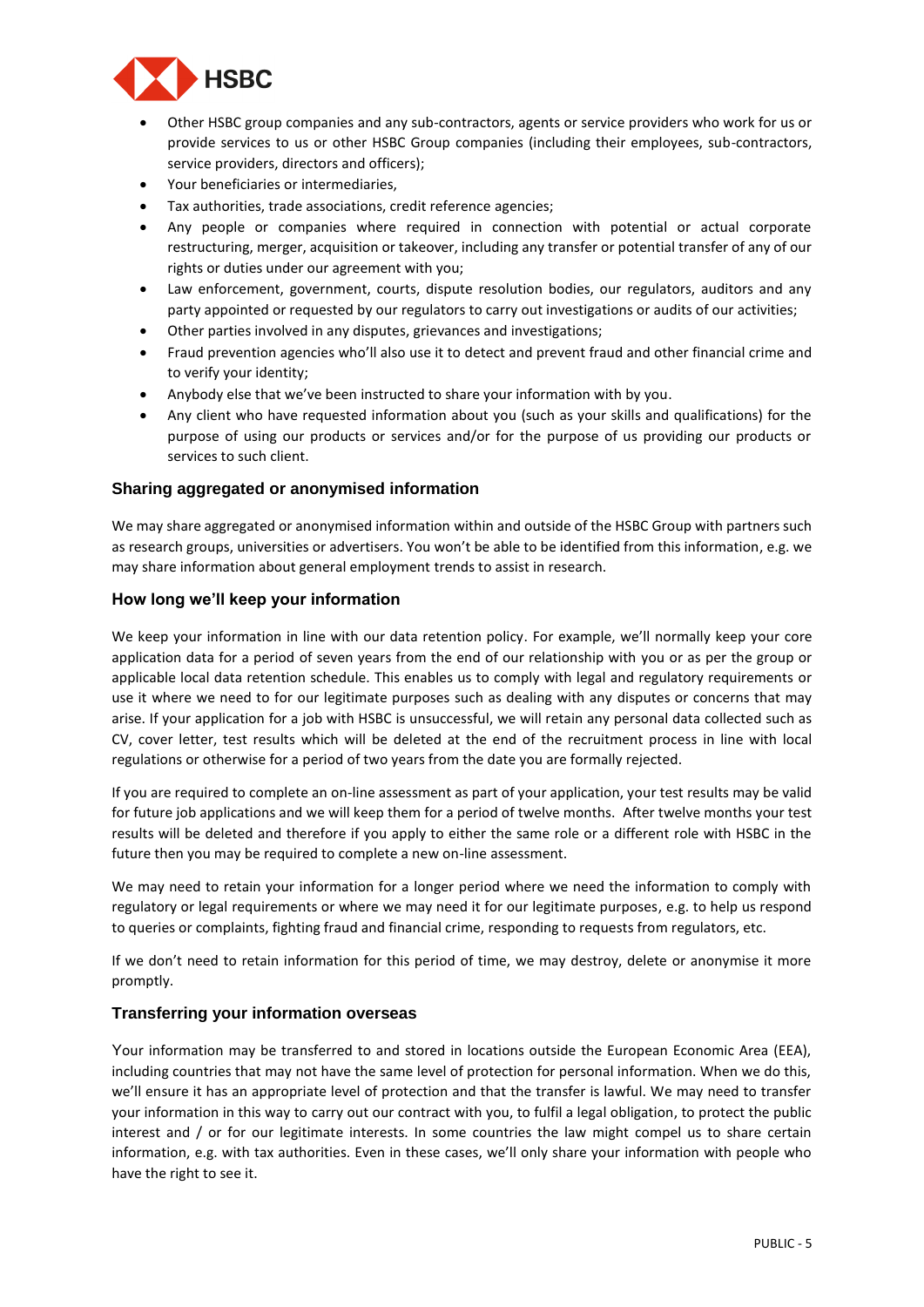

You can obtain more details of the protection given to your information when it's transferred outside the EEA by contacting us using the details in the 'More details about your information' section below.

# **Your rights**

You have a number of rights, under GDPR, in relation to the information that we hold about you. These rights include:

- The right to access information we hold about you and to obtain information about how we process it;
- In some circumstances, the right to withdraw your consent to our processing of your information, which you can do at any time. We may continue to process your information if we have another legitimate reason for doing so;
- In some circumstances, the right to receive certain information you have provided to us in an electronic format and / or request that we transmit it to a third party;
- The right to request that we rectify your information if it's inaccurate or incomplete;
- In some circumstances, the right to request that we erase your information. We may continue to retain your information if we're entitled or required to retain it;
- The right to object to, and to request that we restrict, our processing of your information in some circumstances. Again, there may be situations where you object to, or ask us to restrict, our processing of your information but we're entitled to continue processing your information and / or to refuse that request.

You can exercise your rights by contacting us using the details set out in the 'More details about your information' section below. You also have a right to find out more information about your rights by contacting the Luxembourg Commission Nationale pour la Protection des Données, or by visiting data protection regulator a[t https://www.cnpd.lu.](https://www.cnpd.lu/)

#### **What we need from you**

You're responsible for making sure the information you give us is accurate and up to date, and you must tell us if anything changes as soon as possible.

The absence or inaccuracy of any records may affect the outcome of your application or we may be prevented from complying with our legal obligations.

#### **How we keep your information secure**

We use a range of measures to keep your information safe and secure which may include encryption and other forms of security. We require our staff and any third parties who carry out any work on our behalf to comply with appropriate compliance standards including obligations to protect any information and applying appropriate measures for the use and transfer of information.

#### **More details about your information**

If you would like further information on any of the information above, please address questions, comments and requests to [lux.data.privacy@hsbc.com.o](mailto:lux.data.privacy@hsbc.com)r to <http://www.hsbc.lu/> our Data Protection Officer at HSBC Continental Europe – *Délégué à la protection des données* 

#### **Our data protection officer can be reached at the following address:**

38, Avenue Kléber – 75116 Paris – France

This Privacy Notice may be updated from time to time, please see the latest version here http://www.hsbc.lu/

Version Published Date / Last Updated: November 2020.